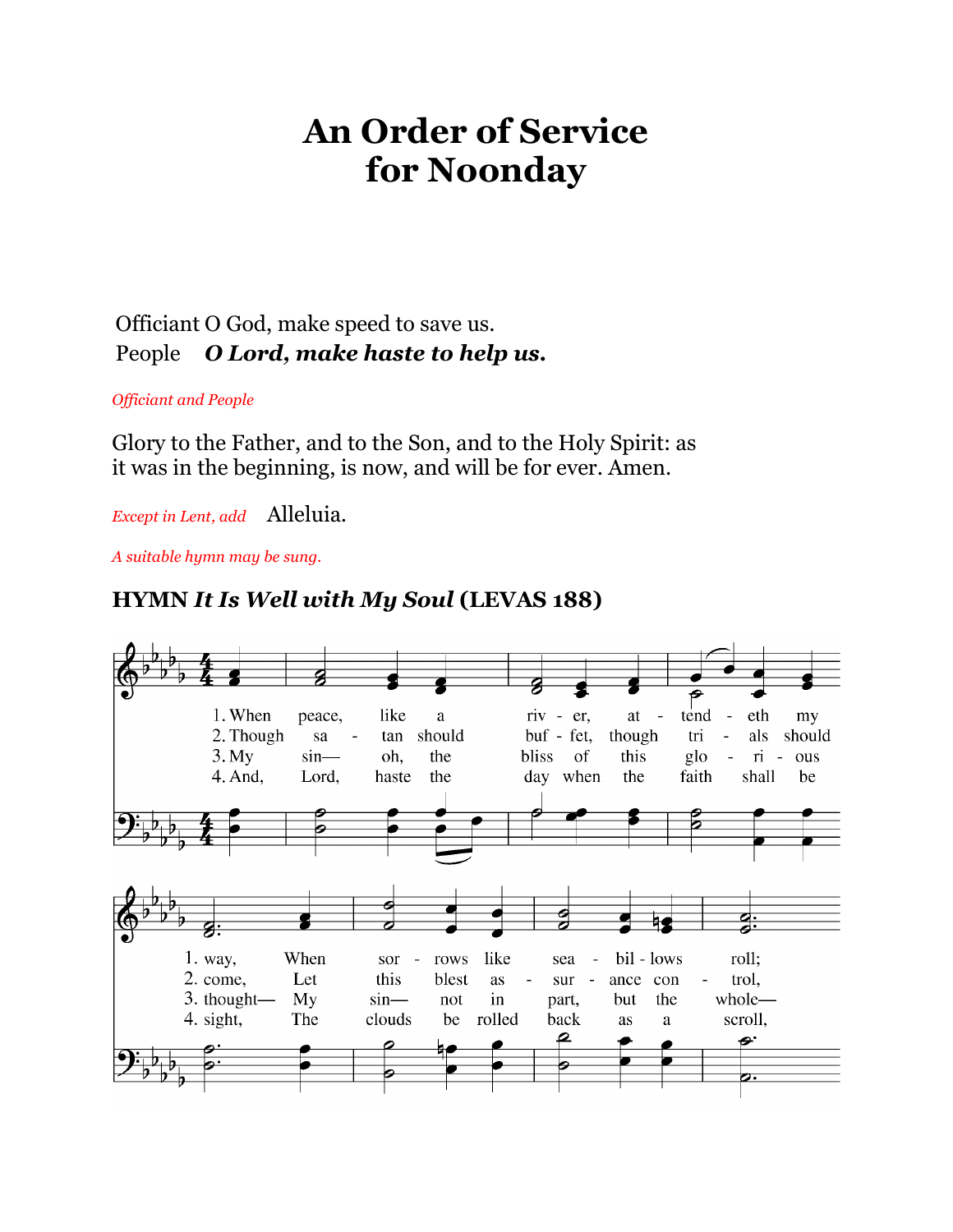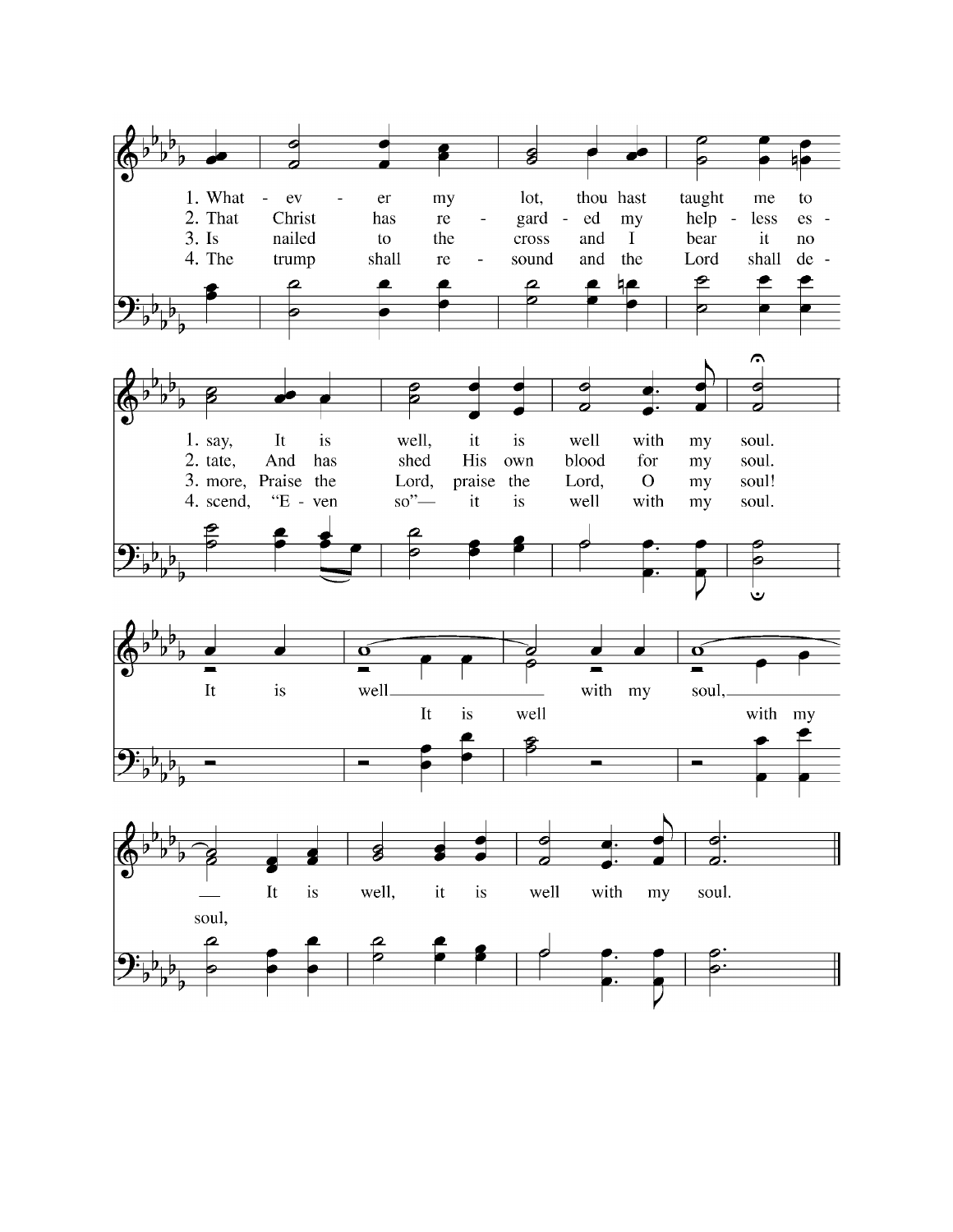## **Psalm 119** Lucerna pedibus meis

- 105 Your word is a lantern to my feet \* and a light upon my path.
- 106 I have sworn and am determined \* to keep your righteous judgments.
- 107 I am deeply troubled; \* preserve my life, O LORD, according to your word.
- 108 Accept, O LORD, the willing tribute of my lips, \* and teach me your judgments.
- 109 My life is always in my hand, \* yet I do not forget your law.
- 110 The wicked have set a trap for me, \* but I have not strayed from your commandments.
- 111 Your decrees are my inheritance for ever; \* truly, they are the joy of my heart.
- 112 I have applied my heart to fulfill your statutes \* for ever and to the end.

### *At the end of the Psalms is sung or said*

Glory to the Father, and to the Son, and to the Holy Spirit: \* as it was in the beginning, is now, and will be for ever. Amen.

*One of the following, or some other suitable passage of Scripture, is read*

The love of God has been poured into our hearts through the Holy Spirit that has been given to us. *Romans 5:5*

People *Thanks be to God.*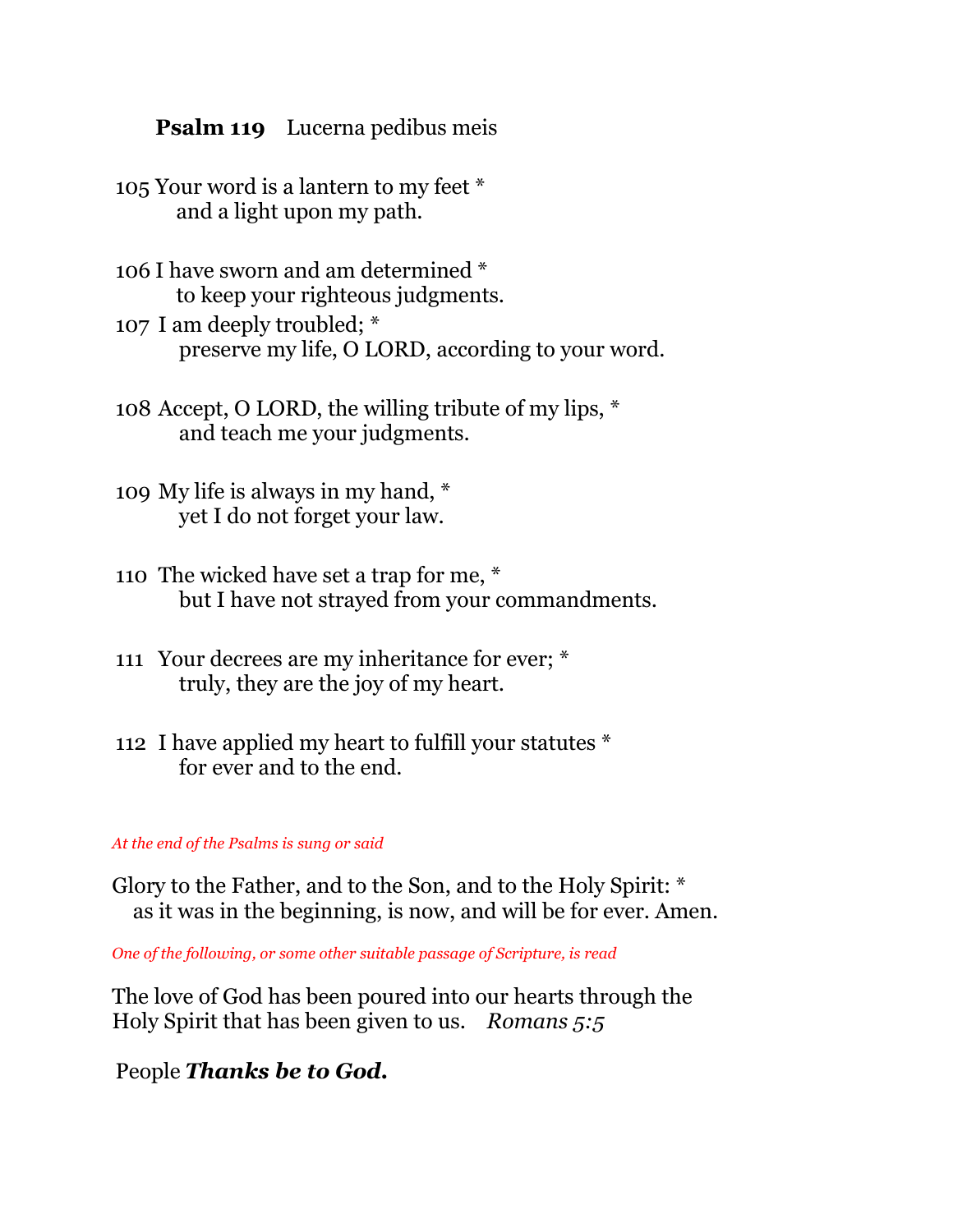*A meditation, silent or spoken, may follow.*

*The Officiant then begins the Prayers*

Lord, have mercy. *Christ, have mercy.* Lord, have mercy.

#### *Officiant and People*

Our Father, who art in heaven, hallowed be thy Name, thy kingdom come, thy will be done, on earth as it is in heaven. Give us this day our daily bread. And forgive us our trespasses, as we forgive those who trespass against us. And lead us not into temptation, but deliver us from evil.

| Officiant | Lord, hear our prayer;          |
|-----------|---------------------------------|
| People    | And let our cry come to<br>you. |
| Officiant | Let us pray.                    |

*The Officiant then says one of the following Collect. If desired, the Collect of the Day may be used.*

Lord Jesus Christ, you said to your apostles, "Peace I give to you; my peace I leave with you:" Regard not our sins, but the faith of your Church, and give to us the peace and unity of that heavenly city, where with the Father and the Holy Spirit you live and reign, now and for ever. *Amen.*